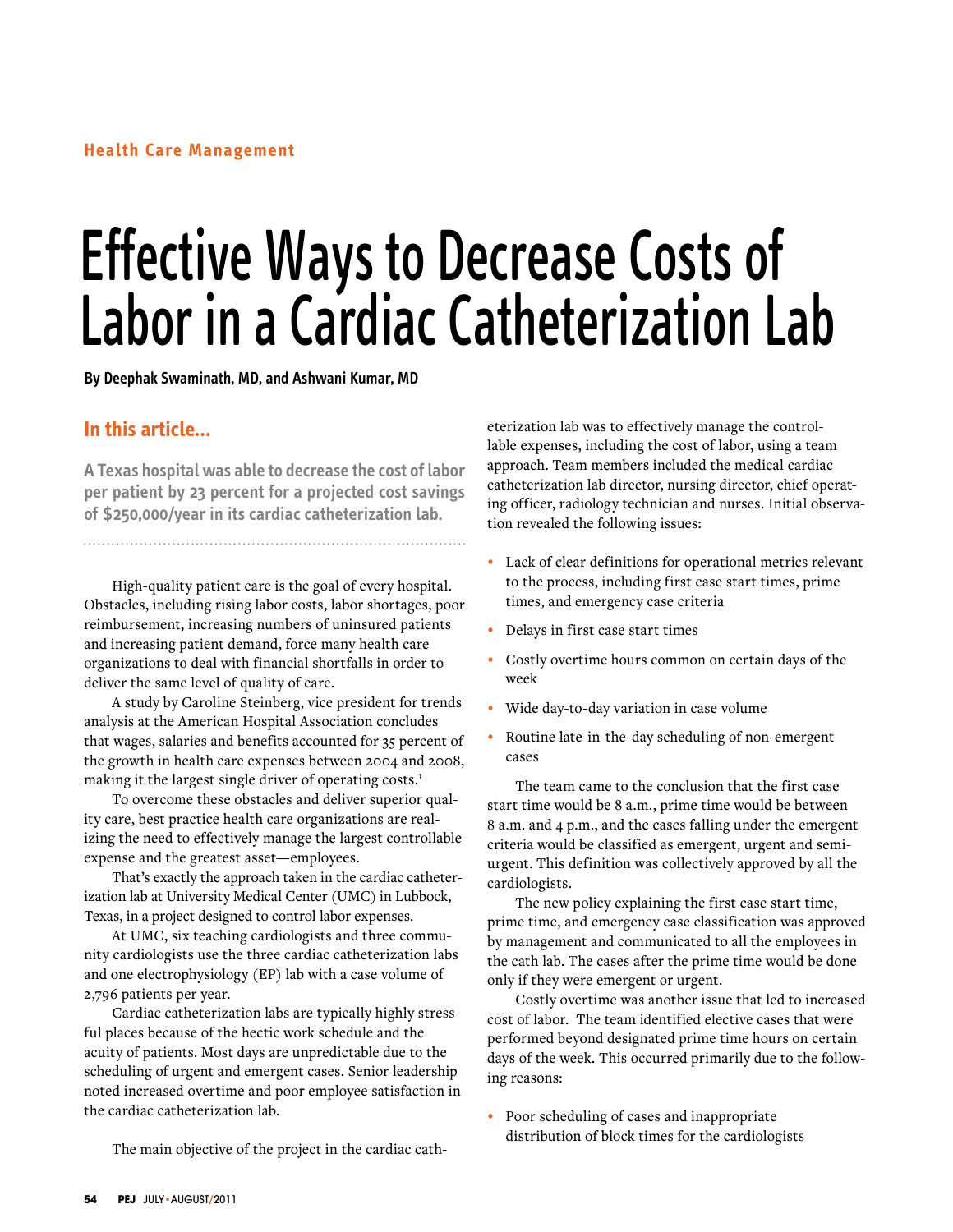- **•**  Scheduling of non-emergent and non-urgent cases late in the day after the prime time
- **•**  At times due to emergent and urgent cases the elective cases were bumped and performed after the prime time

To overcome these issues we looked to the queuing theory, which is a methodology that allows one to match random demand with fixed capacity.2 Queuing principle has been widely used in banking, airline, Internet and telecommunication industries.<sup>2</sup>

Queuing principles were applied to identify the number of rooms necessary for emergency and urgent cases. Initial analysis revealed that reserving an "emergency room" led to under-utilization of the rooms and it was possible to absorb emergency cases into the regular schedule if the flow of patients on various days was made more uniform.

Inappropriate scheduling led to increased case volumes on Mondays, Wednesdays, and Fridays. To minimize the scheduling disparities, certain cardiologists' blocks were changed from Wednesday to Thursday and from Friday to Tuesdays with the help of chief of cardiology and the medical cath lab director.

 If elective cases were performed after the designated prime time, the chief and medical director were notified. These reports were discussed in monthly cardiology section meetings, leading to peer pressure to change behavior.

# **Change pays off**

The data were collected daily and analyzed. Once the start time, prime time, emergency criteria were defined they were strictly followed and monitored, and any deviation was reported and discussed in the monthly cardiology section meetings.



**Figure 1: Elective case after prime time decreased drastically from October to February as a result of the project.**



All the cardiologists followed their new blocked time for the elective cases. The new protocol resulted in a 75 percent reduction (Figure 1) in elective cases performed after prime time on weekdays between the months of October 2009 and February 2010.

As a next step in improvement, the team focused on the day-to-day variation in case volume. After collecting data for nearly three months, prior to implementation of new policy, a detailed analysis indicated that the variation in the case volume existed because of inappropriate

distribution of the cardiologist block times. After making the appropriate changes in the blocked schedule, the variation (Figures 2 and 3) in case volume decreased between weekdays.

As a result of the project, the cost of labor per patient decreased by 23 percent (Figure 4) in the cardiac catheterization lab. We also compared the volume of cases for each month before and after the project. Data (Figure 5) clearly indicated case volume of the cardiac catheterization lab had not decreased over the time period during which the project was implemented.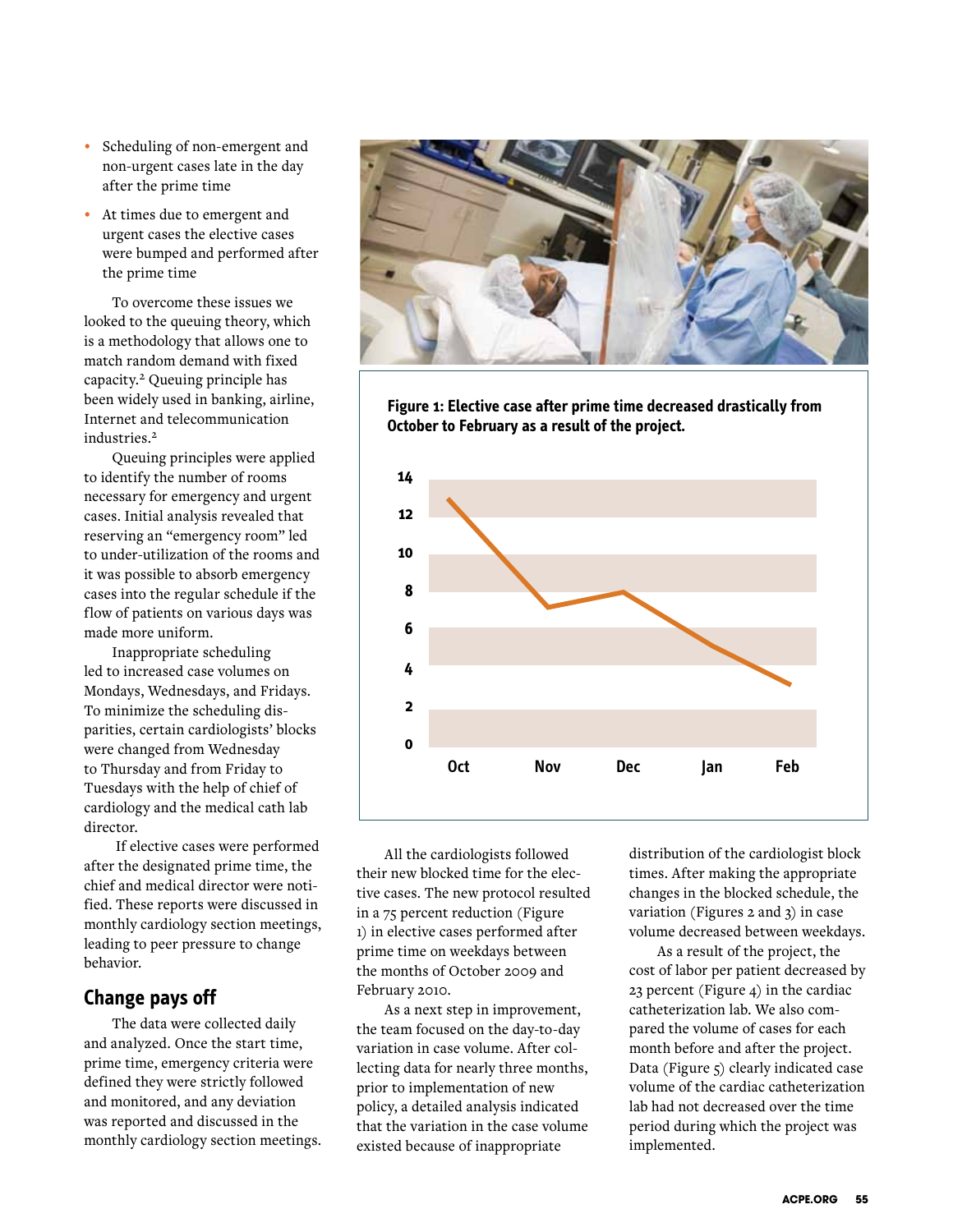

**Figure 3: Showing the decrease in day-to-day variation in the case volume in the cath lab after change in the cardiologist block time. After Change 20 18 16 14 12 10 8 6 4 2 0 1 2 3 4 5 6 7 8 9 10 11 12 13 14 15 16 17 18 19** 

Overall, our strategies for success included:

- **•**  Physician champion: This project necessitates physician support and the complete backing of the cardiac catheterization lab medical director. Cardiologists' willingness to move their block times is key for the process improvement.
- Management support: It may be necessary to allocate resources, especially when blocks are moved to a different day. (When we moved the cardiologist's block from Friday to Tuesday, there where issues in providing a Fellow and radiology tech to assist the cardiologist.)
- Team approach: Remember the famous quote, "There is no 'I' in team?" To harness the best of each individual, team members need to understand each other's strengths, roles, responsibilities, and the scope of the task.
- **Evidence-based management:** Data are critical for the project. Extensive analysis of the data enables management to make decisions to benefit cath lab operations.
- Continuous improvement: Sustainability is the most difficult part of a project. This challenge can be overcome by continuous improvement. These efforts can achieve "incremental" improvement over time or "breakthrough" improvement all at once.

As a result of this project, the hospital was able to decrease the cost of labor per patient by 23 percent, which will lead to a projected cost saving of \$250,000 per year. Cardiologist support and involvement in the project was the single most important factor in the success of the project. This was accomplished by a team effort and applying operation management methodology to the process.